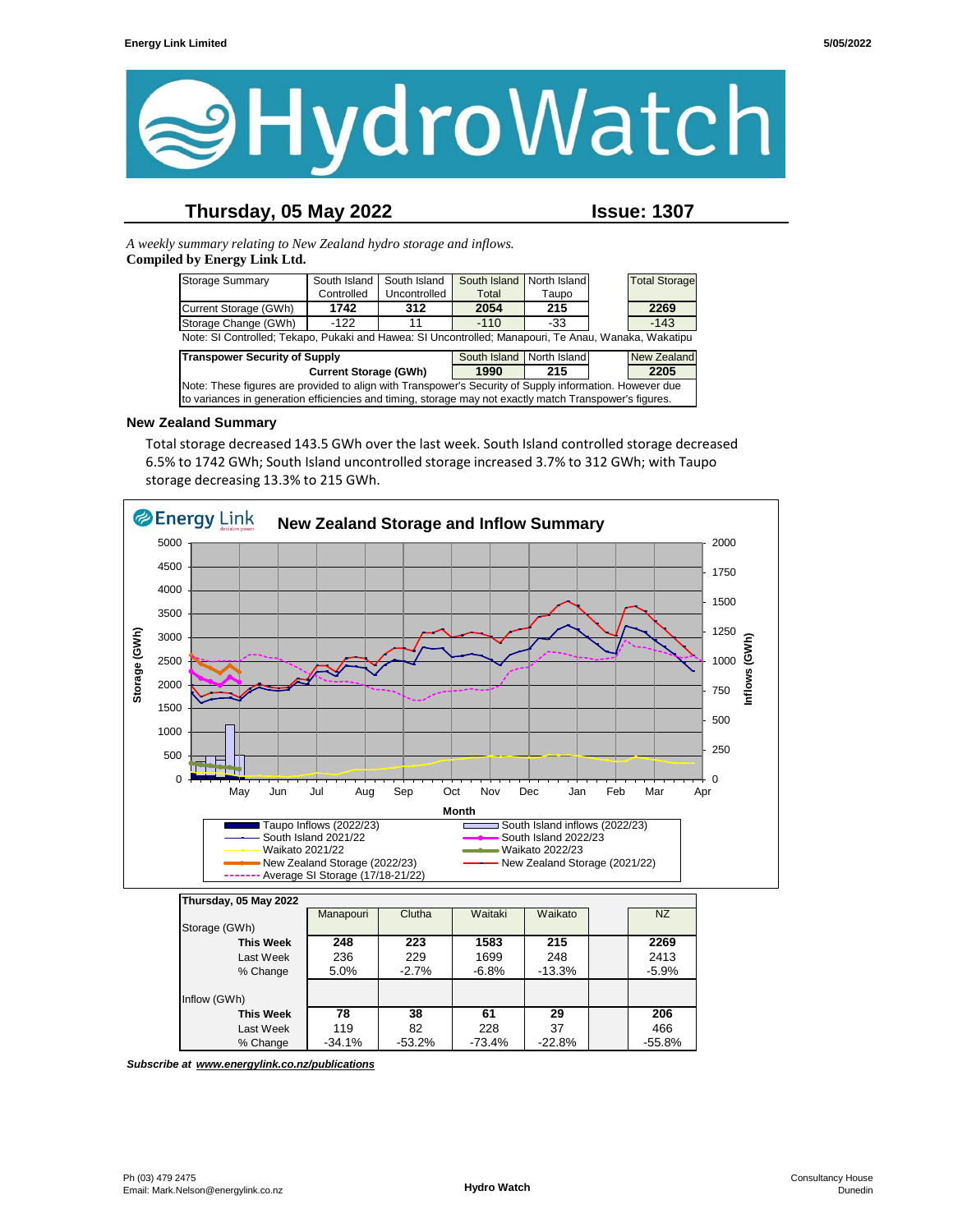#### **Lake Levels and Outflows**

| <b>Catchment</b> | Lake         | Level    | <b>Storage</b> | <b>Outflow</b> | <b>Outflow</b> |
|------------------|--------------|----------|----------------|----------------|----------------|
|                  |              | (m. asl) | (GWh)          | (cumecs)       | Change         |
| <b>Manapouri</b> | Manapouri    | 177.20   | 79             | 16             | -9             |
|                  | Te Anau      | 201.99   | 169            |                |                |
| <b>Clutha</b>    | Wakatipu     | 309.61   | 27             | 89             | -3             |
|                  | Wanaka       | 276.83   | 37             | 137            | -8             |
|                  | <b>Hawea</b> | 342.37   | 159            | 58             | 8              |
| Waitaki          | Tekapo       | 707.04   | 484            |                |                |
|                  | Pukaki       | 526.95   | 1099           |                |                |
| Waikato          | Taupo        | 356.38   | 215            |                |                |

| <b>Outflow</b><br><b>Change</b> |  |
|---------------------------------|--|
| -Q                              |  |
| -3                              |  |
| -8                              |  |
| 8                               |  |

#### **Inflow Summary**

The two charts below represent where current inflows are in relation to historic inflow patterns. The percentile values have been calculated using all inflows since 1931.





**North Island Inflows -** The past four weeks of N. I. inflows rank as the 8th driest on record.

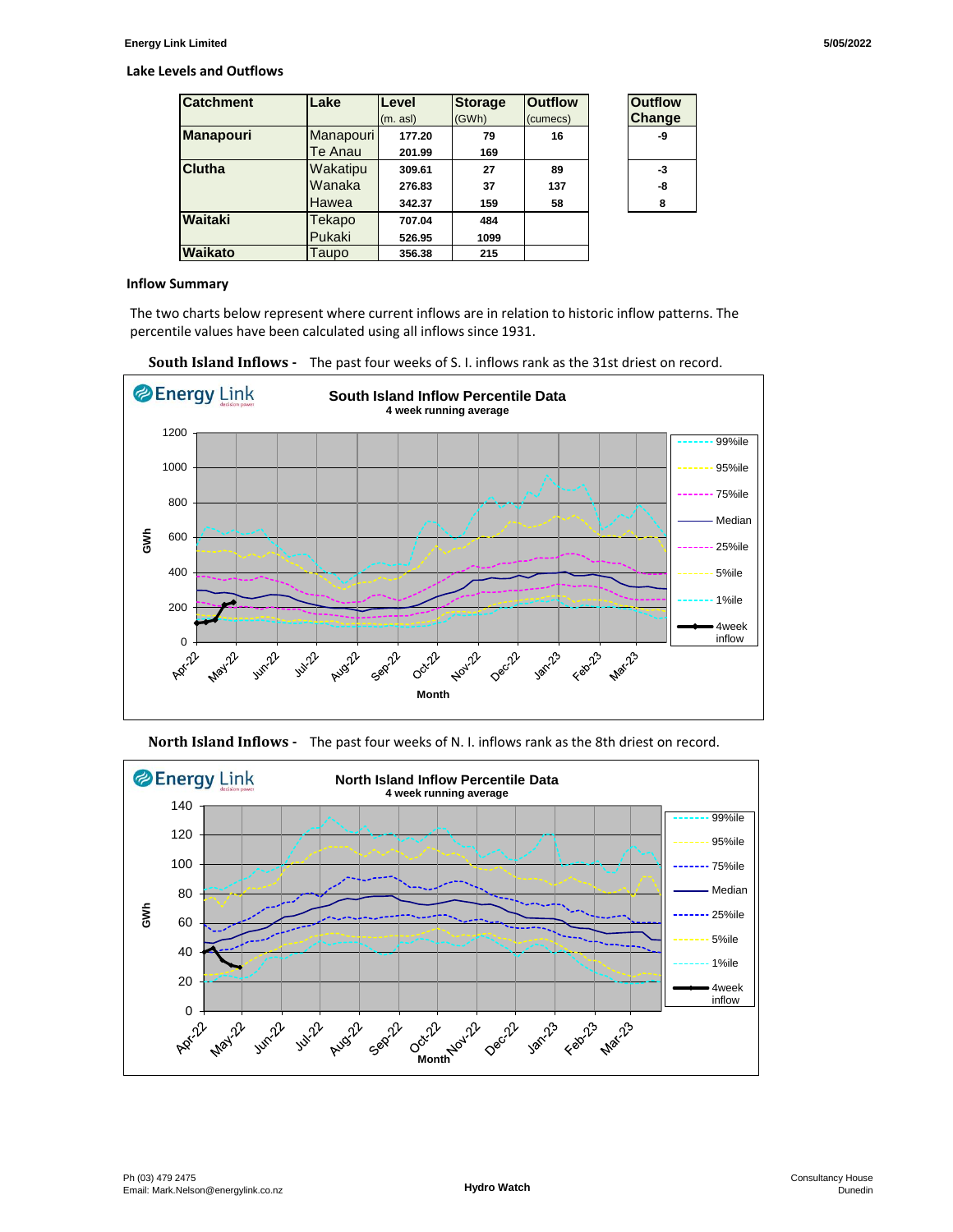## **Waikato System**



**Lake Levels -** Lake Taupo storage fell to 37.6% of nominal full at 215 GWh.

 **Inflows -** Inflows decreased 22.8% to 29 GWh.

 **Generation -** Average generation increased 13.8% to 394.7 MW.



# **Tekapo**



 **Inflows -** Inflows into tekapo decreased 64.9% to 29 GWh.

 **Generation -** Average Tekapo generation decreased 1.8% to 107.9 MW.

**Hydro Spill -** Lake Tekapo did not spill.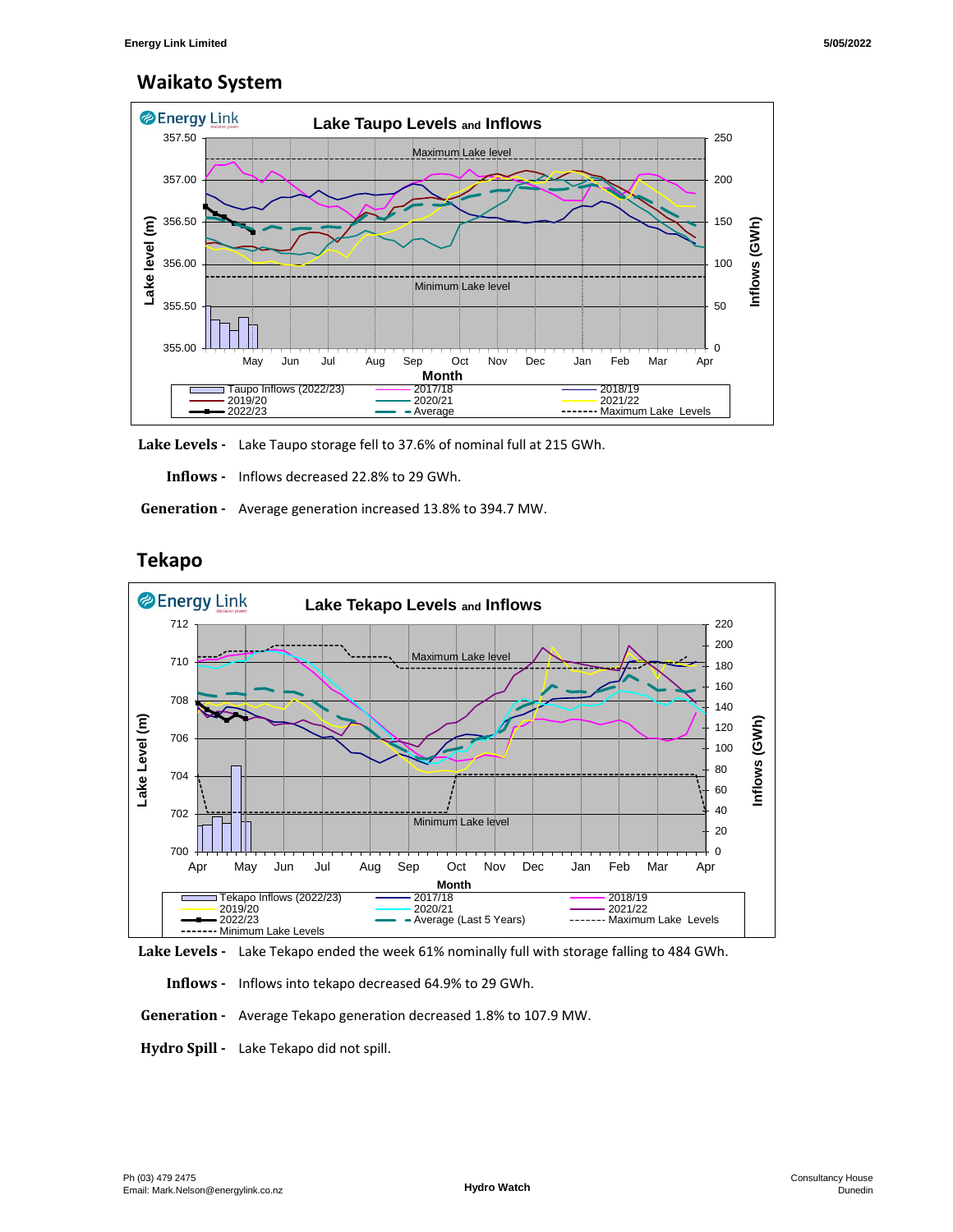## **Waitaki System**



**Lake Levels -** Lake Pukaki ended the week 59% nominally full with storage falling to 1099 GWh.

 **Inflows -** Inflows into the Waitaki System decreased 78.4% to 31 GWh.

 **Generation -** Average Waikati generation increased 9.3% to 1037.2 MW.

- **Hydro Spill** Lake Pukaki did not spill.
- River Flows Flows from the Ahuriri River fell to 13.6 cumecs while Waitaki River flows were lower than last week averaging 401.7 cumecs.



### **Clutha System**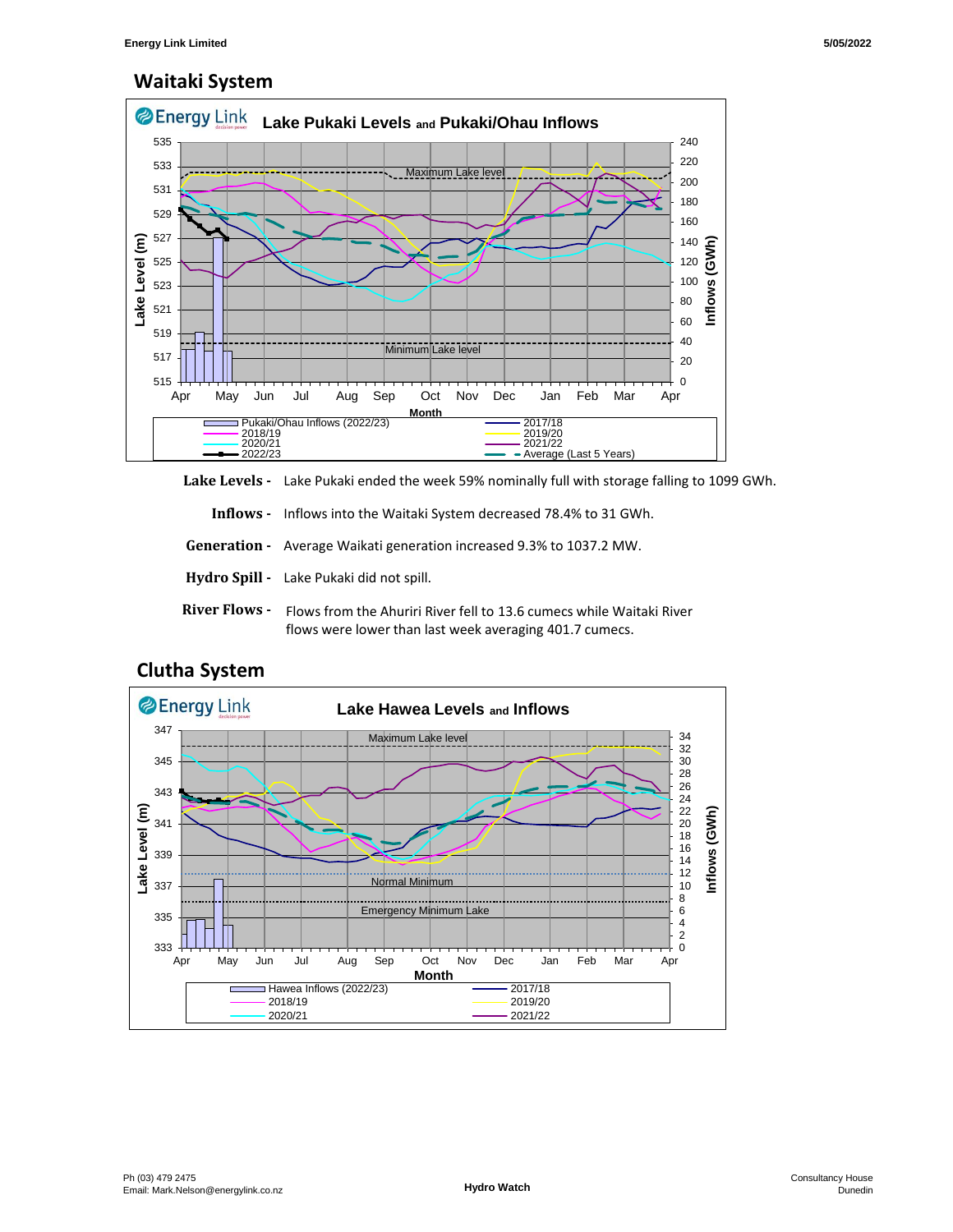- Lake Levels Total storage for the Clutha System decreased 2.7% to 223 GWh. Lakes  **Inflows -** Total Inflows into the Clutha System 53.2% lower at 38 GWh.  **Generation -** Average generation was 0.3% higher at 300 MW. Hawea, Wanaka and Wakatipu ended the week 53.8%, 32.3% and 25.9% nominally full respectively.
- **Hydro Spill** The was no estimated spill
- River Flows Total outflows from the lakes and Shotover River fell to 302.5 cumecs. This comprised of 58 cumecs from Lake Hawea, 137 cumecs from Lake Wanaka, 89 cumecs from Lake Wakatipu and 18 cumecs from the Shotover River.